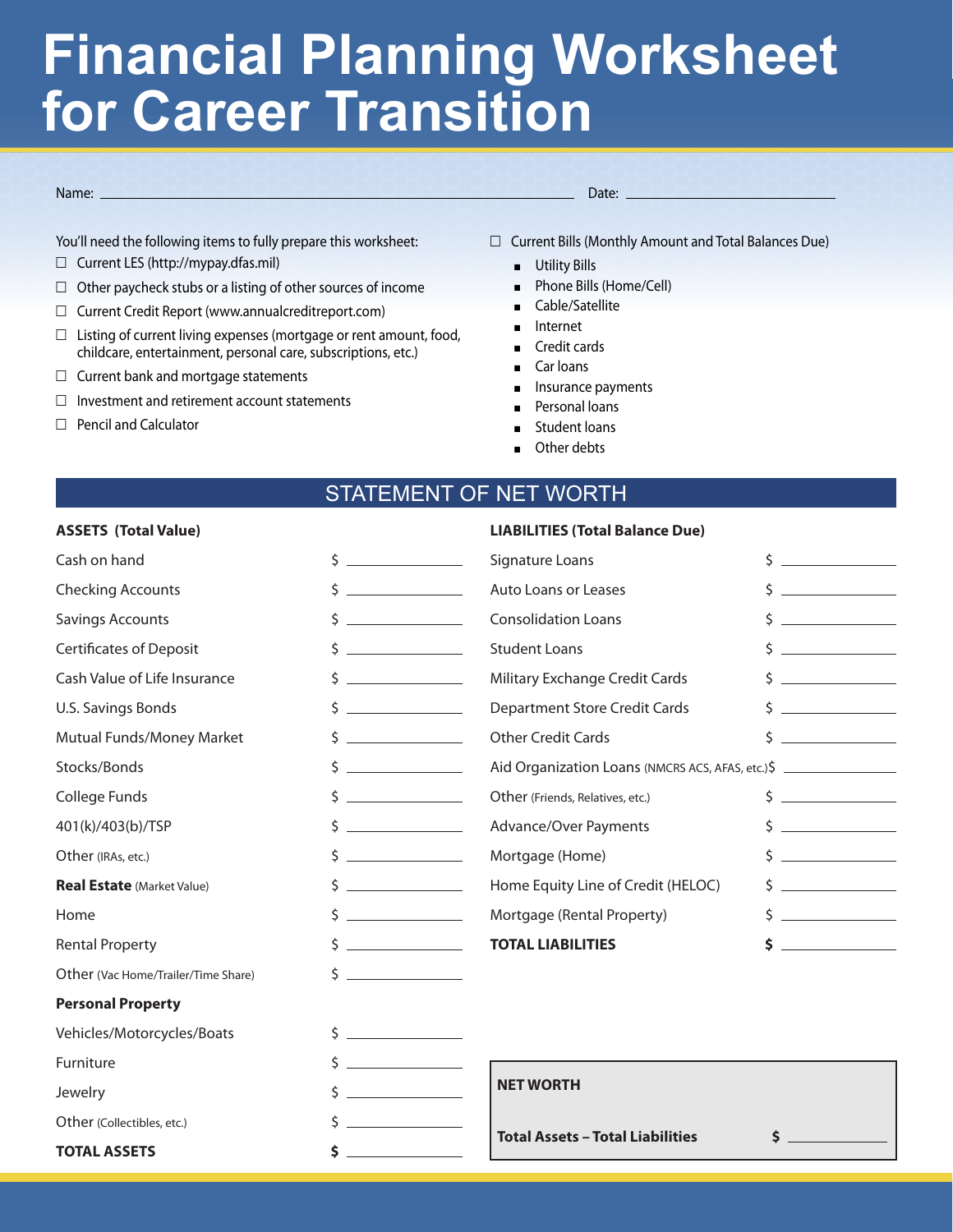|        | <b>MONTHLY INCOME</b>                        |                      |                    |                    |  |  |
|--------|----------------------------------------------|----------------------|--------------------|--------------------|--|--|
|        | <b>ENTITLEMENTS</b>                          | <b>ACTUAL</b>        | PROJECTED 1        | PROJECTED 2        |  |  |
| ∗      | <b>Base Pay</b>                              |                      |                    |                    |  |  |
|        | <b>Basic Allowance for Housing</b>           |                      |                    |                    |  |  |
|        | <b>Overseas Housing Allowance</b>            |                      |                    |                    |  |  |
|        | Basic Allowance for Subsistence (BAS)        |                      |                    |                    |  |  |
|        | Family Separation Allowance (FSA)            |                      |                    |                    |  |  |
| $\ast$ | Special Pay                                  |                      |                    |                    |  |  |
| $\ast$ | Special Pay                                  |                      |                    |                    |  |  |
| $\ast$ | Special Pay                                  |                      |                    |                    |  |  |
| $\ast$ | Special Pay                                  |                      |                    |                    |  |  |
|        | *Other Taxable Pay                           |                      |                    |                    |  |  |
|        | Other Non-taxable Pay (allowance)            |                      |                    |                    |  |  |
|        | TOTAL MILITARY COMPENSATION<br>(A)           |                      |                    |                    |  |  |
|        | <b>DEDUCTIONS</b>                            | <b>ACTUAL</b>        | PROJECTED 1        | PROJECTED 2        |  |  |
|        | <b>ALLOTMENT</b>                             |                      |                    |                    |  |  |
|        | <b>ALLOTMENT</b>                             |                      |                    |                    |  |  |
|        | <b>ALLOTMENT</b>                             |                      |                    |                    |  |  |
|        | <b>ALLOTMENT</b>                             |                      |                    |                    |  |  |
|        | <b>ALLOTMENT</b>                             |                      |                    |                    |  |  |
|        | Family SGLI (For Spouses)                    |                      |                    |                    |  |  |
|        | Servicemembers' Group Life Insurance (SGLI)  |                      |                    |                    |  |  |
|        | Uniform Services TSP                         |                      |                    |                    |  |  |
|        | <b>MGIB</b>                                  |                      |                    |                    |  |  |
|        | FITW Filing Status Actual                    |                      |                    |                    |  |  |
|        | FICA (Social Security)                       |                      |                    |                    |  |  |
|        | FICA (Medicare)                              |                      |                    |                    |  |  |
|        | State Income Tax                             |                      |                    |                    |  |  |
|        | AFRH (Armed Forces Retirement Home)          |                      |                    |                    |  |  |
|        | <b>TRICARE Dental Plan (TDP)</b>             |                      |                    |                    |  |  |
|        | <b>Advance Payments</b>                      |                      |                    |                    |  |  |
|        | Overpayments                                 |                      |                    |                    |  |  |
|        | <b>TOTAL DEDUCTIONS</b><br>(B)               | $\boldsymbol{\zeta}$ | \$                 |                    |  |  |
|        | <b>CALCULATE NET INCOME</b>                  | <b>ACTUAL</b>        | <b>PROJECTED 2</b> | <b>PROJECTED 2</b> |  |  |
|        | $(A-B)$<br>Service Member's Take Home Pay    | \$                   | \$                 |                    |  |  |
|        | Service Member's Other Earnings (less taxes) |                      |                    |                    |  |  |
|        | Spouse's Earnings (less taxes)               |                      |                    |                    |  |  |
|        | Child Support/Alimony (Received/Income)      |                      |                    |                    |  |  |
|        | Other Income (e.g., SSI, Rental Income)      |                      |                    |                    |  |  |
|        | <b>ALLOTMENT</b>                             |                      |                    |                    |  |  |
|        | <b>ALLOTMENT</b>                             |                      |                    |                    |  |  |
|        | <b>ALLOTMENT</b>                             |                      |                    |                    |  |  |
|        | <b>ALLOTMENT</b>                             |                      |                    |                    |  |  |
|        | <b>ALLOTMENT</b>                             |                      |                    |                    |  |  |
|        | Family SGLI (For Spouses)                    |                      |                    |                    |  |  |
|        | Servicemembers' Group Life Insurance (SGLI)  |                      |                    |                    |  |  |
|        | Uniform Services TSP                         |                      |                    |                    |  |  |
|        | MGIB                                         |                      |                    |                    |  |  |
|        | TRICARE Dental Plan (TDP)                    |                      |                    |                    |  |  |
|        | <b>Advance Payments</b>                      |                      |                    |                    |  |  |
|        | Overpayments                                 |                      |                    |                    |  |  |
|        | <b>MONTHLY NET INCOME</b>                    | \$                   | \$                 | $\zeta$            |  |  |

*\*Note: Pay Entitlements are taxable. Allowance Entitlements are non-taxable.*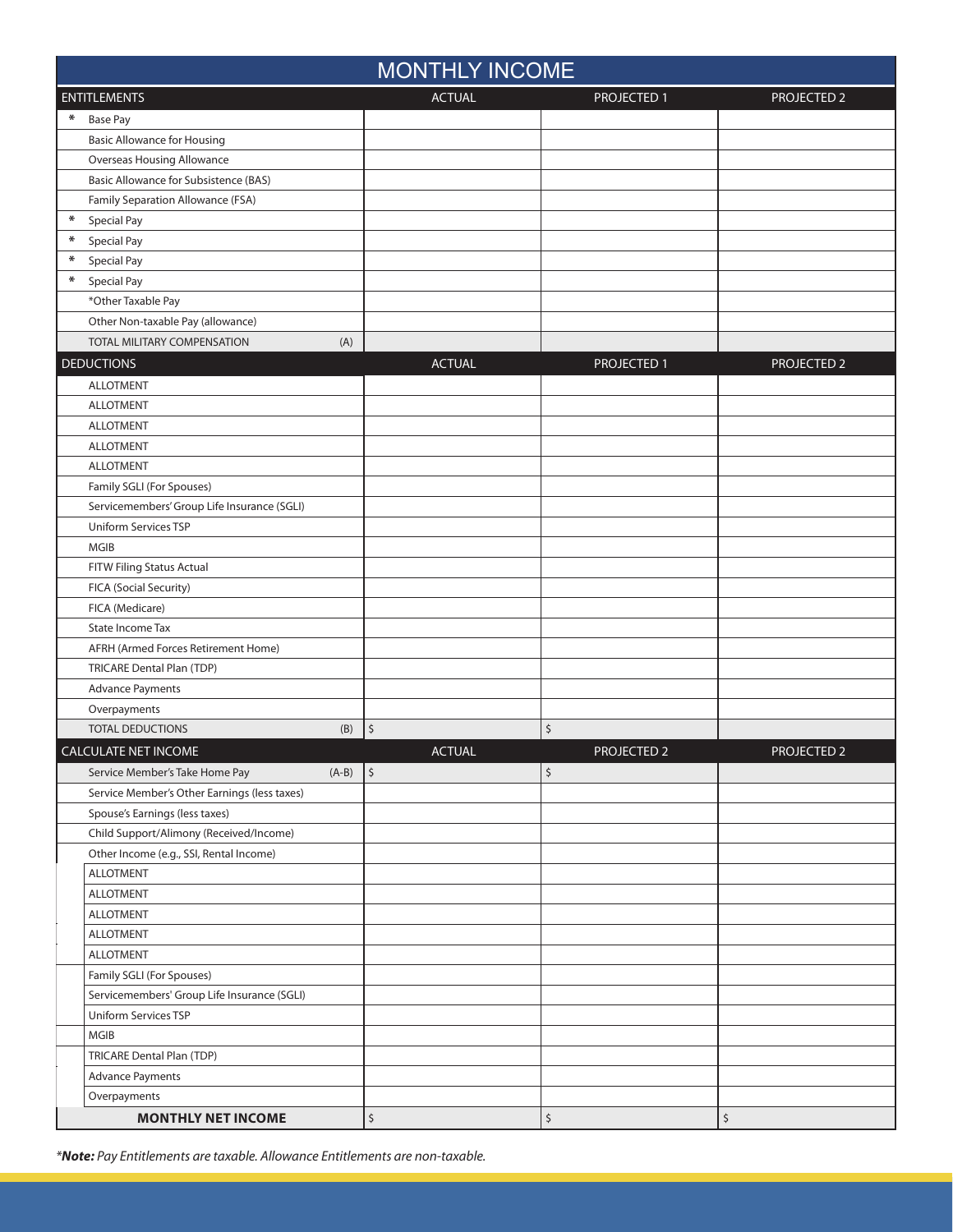# MONTHLY SAVINGS AND LIVING EXPENSES

| <b>SAVINGS</b>                       |                                                          | <b>ACTUAL</b>        | PROJECTED 1 | <b>PROJECTED 2</b> |
|--------------------------------------|----------------------------------------------------------|----------------------|-------------|--------------------|
|                                      | Emergency Fund (1-3 months)                              |                      |             |                    |
|                                      | Reserve Fund                                             |                      |             |                    |
|                                      | "Goal-Getter" Fund                                       |                      |             |                    |
|                                      | Investments/IRAs/TSP/etc.                                |                      |             |                    |
| TOTAL SAVINGS AND INVESTMENTS        |                                                          | \$                   | \$          |                    |
| <b>LIVING EXPENSES</b>               |                                                          | <b>ACTUAL</b>        | PROJECTED 1 | PROJECTED 2        |
| <b>HOUSING</b>                       | Furnishings                                              |                      |             |                    |
|                                      | Maintenance/Repairs                                      |                      |             |                    |
|                                      | Mortgage/Rent                                            |                      |             |                    |
|                                      | Taxes/Fees                                               |                      |             |                    |
| <b>FOOD</b>                          | Dining Out                                               |                      |             |                    |
|                                      | Groceries                                                |                      |             |                    |
|                                      | Lunches                                                  |                      |             |                    |
|                                      | <b>Vending Machines</b>                                  |                      |             |                    |
|                                      | Meal Deductions from military pay<br>Cable/Satellite TV  |                      |             |                    |
| <b>UTILITIES</b>                     | Cellular/Pagers/Phone Cards                              |                      |             |                    |
|                                      | Electricity                                              |                      |             |                    |
|                                      | <b>Internet Service</b>                                  |                      |             |                    |
|                                      | Natural Gas/Propane                                      |                      |             |                    |
|                                      | Telephone                                                |                      |             |                    |
|                                      | Water/Garbage/Sewage                                     |                      |             |                    |
| <b>CHILD CARE</b>                    | Allowances                                               |                      |             |                    |
|                                      | Daycare                                                  |                      |             |                    |
|                                      | Child Support/Other Dependent Care                       |                      |             |                    |
| <b>AUTOMOBILE</b>                    | Gasoline                                                 |                      |             |                    |
|                                      | Maintenance/Repairs                                      |                      |             |                    |
| <b>CLOTHING</b>                      | Other<br>Laundry/Dry Cleaning                            |                      |             |                    |
|                                      | Purchases (\$50 monthly per person)                      |                      |             |                    |
| <b>INSURANCE</b>                     | Automobile                                               |                      |             |                    |
|                                      | Health                                                   |                      |             |                    |
|                                      | Life                                                     |                      |             |                    |
|                                      | Homeowners/Renters                                       |                      |             |                    |
|                                      | SGLI/FSGLI                                               |                      |             |                    |
|                                      | Dental Insurance                                         |                      |             |                    |
| <b>HEALTHCARE</b>                    | <b>Dental Expenses</b>                                   |                      |             |                    |
|                                      | Eye Care<br>Hospital/Physician                           |                      |             |                    |
|                                      | Prescriptions                                            |                      |             |                    |
| <b>EDUCATION</b>                     | <b>Books</b>                                             |                      |             |                    |
|                                      | Fees (Other/Room & Board)                                |                      |             |                    |
|                                      | Tuition                                                  |                      |             |                    |
|                                      | MGIB                                                     |                      |             |                    |
| <b>CONTRIBUTIONS</b>                 | Charities                                                |                      |             |                    |
|                                      | Club Dues/Association Fees                               |                      |             |                    |
|                                      | Religious                                                |                      |             |                    |
| <b>LEISURE</b>                       | Athletic Events/Sporting Goods                           |                      |             |                    |
|                                      | Books/Magazines<br>Computer Products (Software/Hardware) |                      |             |                    |
|                                      | DVD/VHS & Video Games Rentals                            |                      |             |                    |
|                                      | DVD's & CD's                                             |                      |             |                    |
|                                      | Entertainment                                            |                      |             |                    |
|                                      | Lessons                                                  |                      |             |                    |
|                                      | Toys & Games                                             |                      |             |                    |
|                                      | Travel/Lodging                                           |                      |             |                    |
| <b>PERSONAL</b>                      | <b>Beauty Shop/Nails</b>                                 |                      |             |                    |
|                                      | <b>Barber Shop</b>                                       |                      |             |                    |
|                                      | Cigarettes/Other Tobacco                                 |                      |             |                    |
|                                      | <b>Vending Machines</b>                                  |                      |             |                    |
|                                      | Liquor/Beer/Wine                                         |                      |             |                    |
| <b>GIFTS</b>                         | Other (Toiletries, Supplements, etc.)<br>Holidays        |                      |             |                    |
|                                      | Birthdays/Anniversaries                                  |                      |             |                    |
| <b>PET CARE</b>                      | Food/Supplies                                            |                      |             |                    |
|                                      | Veterinarian/Service (Boarding/Grooming)                 |                      |             |                    |
| <b>MISCELLANEOUS</b>                 | ATM Fees/Stamps/etc.                                     |                      |             |                    |
|                                      | Other                                                    |                      |             |                    |
| <b>TOTAL MONTHLY LIVING EXPENSES</b> |                                                          | $\boldsymbol{\zeta}$ | \$          | \$                 |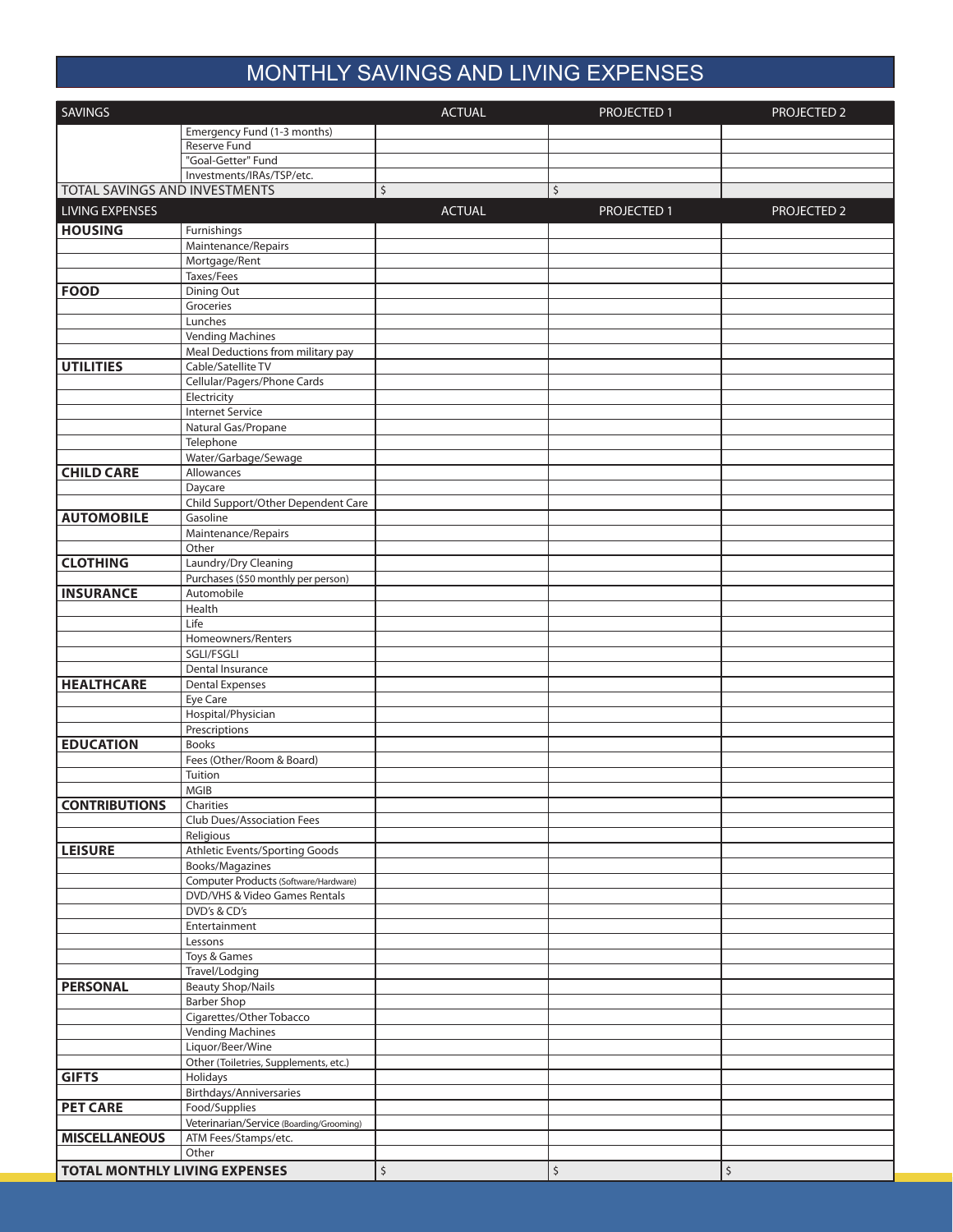| <b>INDEBTEDNESS</b> |                |              |                                      |                                                    |                    |                    |
|---------------------|----------------|--------------|--------------------------------------|----------------------------------------------------|--------------------|--------------------|
| <b>CREDITOR</b>     | <b>PURPOSE</b> | APR %        | <b>BALANCE</b><br>(From Page<br>One) | <b>CURRENT</b><br><b>MONTHLY</b><br><b>PAYMENT</b> | <b>PROJECTED 1</b> | <b>PROJECTED 2</b> |
| 1. US Govt.         | Advance Pay    |              |                                      |                                                    |                    |                    |
| 2. US Govt.         | Over Payments  |              |                                      |                                                    |                    |                    |
| 3.                  |                |              |                                      |                                                    |                    |                    |
| 4.                  |                |              |                                      |                                                    |                    |                    |
| 5.                  |                |              |                                      |                                                    |                    |                    |
| 6.                  |                |              |                                      |                                                    |                    |                    |
| 7.                  |                |              |                                      |                                                    |                    |                    |
| 8.                  |                |              |                                      |                                                    |                    |                    |
| 8.                  |                |              |                                      |                                                    |                    |                    |
| 10.                 |                |              |                                      |                                                    |                    |                    |
| 11.                 |                |              |                                      |                                                    |                    |                    |
| 12.                 |                |              |                                      |                                                    |                    |                    |
| 13.                 |                |              |                                      |                                                    |                    |                    |
| 14.                 |                |              |                                      |                                                    |                    |                    |
| 15.                 |                |              |                                      |                                                    |                    |                    |
| 16.                 |                |              |                                      |                                                    |                    |                    |
| 17.                 |                |              |                                      |                                                    |                    |                    |
| 18.                 |                |              |                                      |                                                    |                    |                    |
| 19.                 |                |              |                                      |                                                    |                    |                    |
| 20.                 |                |              |                                      |                                                    |                    |                    |
| 21.                 |                |              |                                      |                                                    |                    |                    |
| 22.                 |                |              |                                      |                                                    |                    |                    |
| 23.                 |                |              |                                      |                                                    |                    |                    |
| 24.                 |                |              |                                      |                                                    |                    |                    |
| 25.                 |                |              |                                      |                                                    |                    |                    |
|                     |                |              |                                      |                                                    |                    |                    |
|                     |                |              |                                      |                                                    |                    |                    |
|                     |                |              |                                      |                                                    |                    |                    |
|                     |                | <b>TOTAL</b> |                                      |                                                    |                    |                    |

## **SUMMARY**

|                                      |     | <b>ACTUAL</b> | <b>PROJECTED 1</b> | <b>PROJECTED 2</b> |
|--------------------------------------|-----|---------------|--------------------|--------------------|
| NET INCOME (Bottom of Page 2)        |     |               |                    |                    |
| SAVINGS & INVESTMENTS (Page 3)       |     |               |                    |                    |
| LIVING EXPENSES (Page 3)             |     |               |                    |                    |
| AMOUNT LEFT TO PAY DEBTS             | $=$ |               |                    |                    |
| TOTAL MONTHLY DEBT PAYMENTS (Page 4) |     |               |                    |                    |
| <b>SURPLUS OR DEFICIT</b>            |     |               |                    |                    |
|                                      |     |               |                    |                    |
| <b>DEBT-TO-INCOME RATIO</b>          |     |               |                    |                    |

(Total Monthly Debt Payments ÷ Net Income x 100 = Debt-to-Income Ratio)